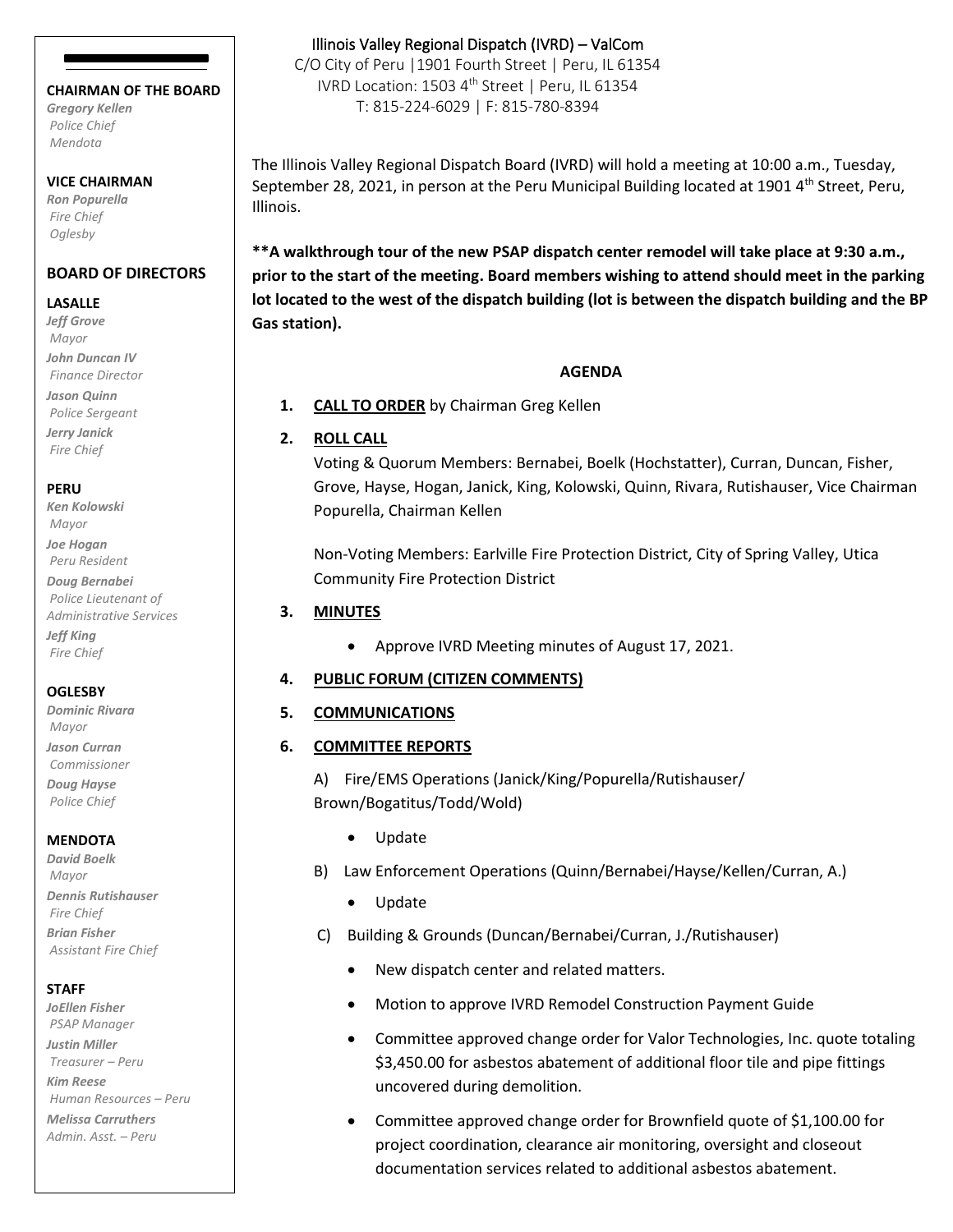- Motion to approve payment of Certificate for Payment Pay Application No. 1 from the Vissering Construction Company in the amount of \$105,569.73 for work completed to September 30, 2021.
- D) Labor Management Committee (Bernabei/Duncan/Kellen/Rivara {Hayse-board employee interview representative})
	- Motion to receive and place on file notice of resignation from full-time employee TC23, effective August 24, 2021, and reclassify to part-time status.
	- Update of interviewing and hiring of new telecommunicators.
- E) IVRD PSAP Manager Report (Fisher)
	- Update
	- Discussion/action regarding part-time employee receiving the shift differential equal to what the full-time receives at \$.50 per hour from 4:00 p.m. – 8:00 a.m.
	- Discussion/action regarding approval for IVRD to enter into an intergovernmental agreement to enroll in the Central Illinois Training Center MTU7 at an annual cost of \$30.00 per dispatcher.
- F) Chairman's Report (Kellen)
	- Update

# **7. REPORTS**

- Motion to receive and place August and September Financial Reports on file and to approve and pay bills in usual manner.
- Motion to receive and place August Activity Reports on file.

# **8. OLD BUSINESS**

# **9. NEW BUSINESS**

- Motion to approve John's Service and Sales Quote totaling \$3,300.00 with a breakdown of individual items as follows:
	- o Quote GFE26JYMFS GE 26 Cu Ft Stainless Refrigerator with Ice & Water through door (\$2,350.00)
	- o Quote PEB9159SJSS GE 1.5 Cu Ft Stainless Convection/Microwave (\$725.00)
	- o Quote JX9152SJSS GE Stainless 27" Microwave Trim Kit (\$225.00)
- Discussion/motion to approve Griffon Systems estimate 100710-1048 of \$5,977.00 to upgrade existing security camera system left by the Peru Police.
- Discussion/motion to approve Connecting Point proposal 92121-01 for \$7,662.90 to update 4 HP Workstations to faster speed to sustain the camera systems.